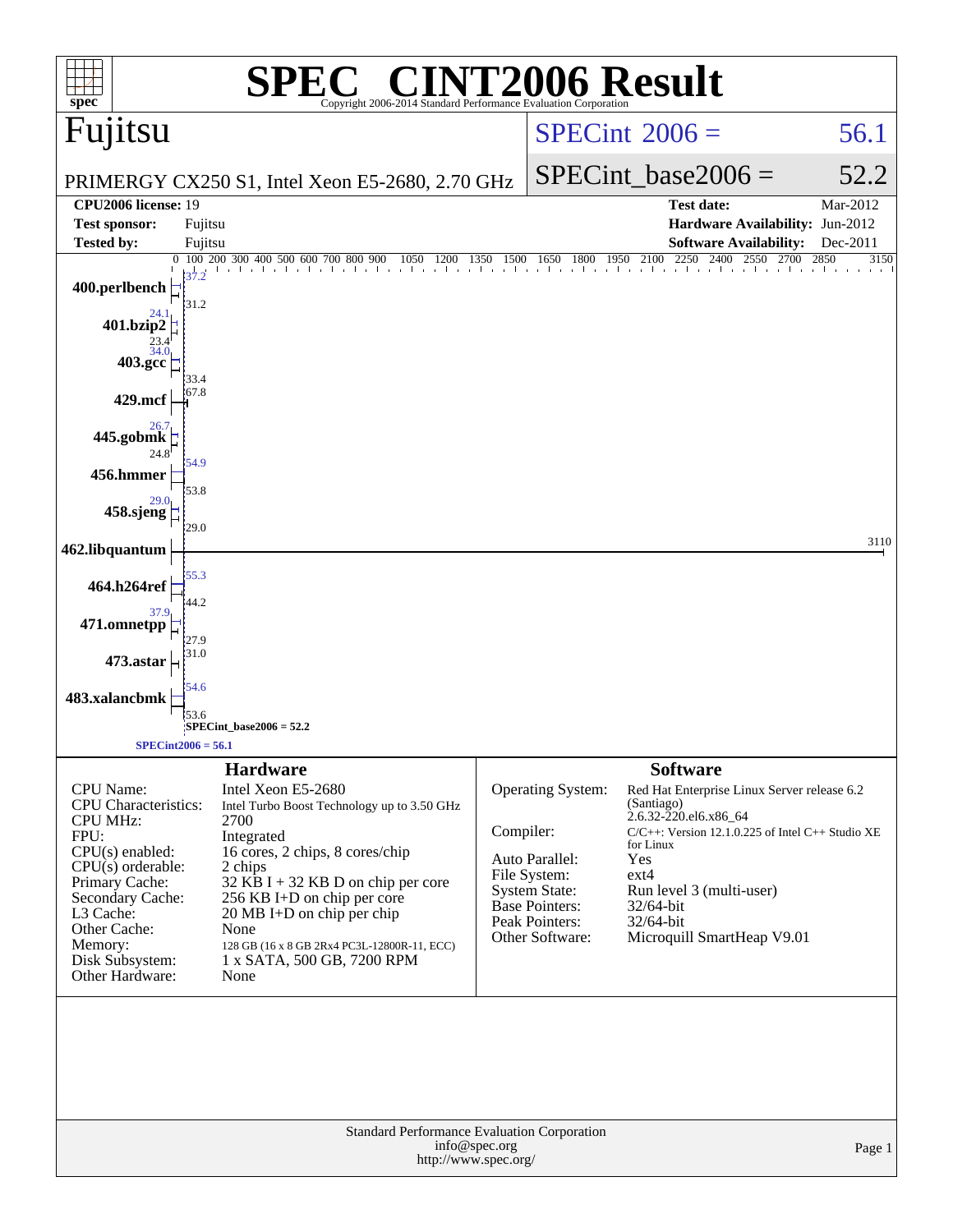

# Fujitsu

## $SPECint2006 = 56.1$  $SPECint2006 = 56.1$

PRIMERGY CX250 S1, Intel Xeon E5-2680, 2.70 GHz

SPECint base2006 =  $52.2$ 

**[CPU2006 license:](http://www.spec.org/auto/cpu2006/Docs/result-fields.html#CPU2006license)** 19 **[Test date:](http://www.spec.org/auto/cpu2006/Docs/result-fields.html#Testdate)** Mar-2012

**[Test sponsor:](http://www.spec.org/auto/cpu2006/Docs/result-fields.html#Testsponsor)** Fujitsu **[Hardware Availability:](http://www.spec.org/auto/cpu2006/Docs/result-fields.html#HardwareAvailability)** Jun-2012 **[Tested by:](http://www.spec.org/auto/cpu2006/Docs/result-fields.html#Testedby)** Fujitsu **[Software Availability:](http://www.spec.org/auto/cpu2006/Docs/result-fields.html#SoftwareAvailability)** Dec-2011

#### **[Results Table](http://www.spec.org/auto/cpu2006/Docs/result-fields.html#ResultsTable)**

|                    | <b>Base</b>                                                                                              |              |                |       |                |       | <b>Peak</b>    |              |                |              |                |              |  |
|--------------------|----------------------------------------------------------------------------------------------------------|--------------|----------------|-------|----------------|-------|----------------|--------------|----------------|--------------|----------------|--------------|--|
| <b>Benchmark</b>   | <b>Seconds</b>                                                                                           | <b>Ratio</b> | <b>Seconds</b> | Ratio | <b>Seconds</b> | Ratio | <b>Seconds</b> | <b>Ratio</b> | <b>Seconds</b> | <b>Ratio</b> | <b>Seconds</b> | <b>Ratio</b> |  |
| 400.perlbench      | 314                                                                                                      | 31.1         | 312            | 31.3  | 313            | 31.2  | 263            | 37.2         | 263            | 37.2         | 263            | 37.2         |  |
| 401.bzip2          | 412                                                                                                      | 23.4         | 413            | 23.4  | 414            | 23.3  | 401            | 24.1         | 400            | 24.2         | 401            | 24.1         |  |
| $403.\mathrm{gcc}$ | <u>241</u>                                                                                               | 33.4         | 241            | 33.4  | 241            | 33.3  | 238            | 33.9         | 237            | 34.0         | 237            | 34.0         |  |
| $429$ mcf          | 134                                                                                                      | 67.8         | 134            | 68.1  | 135            | 67.6  | 134            | 67.8         | 134            | 68.1         | 135            | 67.6         |  |
| $445$ .gobmk       | 423                                                                                                      | 24.8         | 423            | 24.8  | 423            | 24.8  | 392            | 26.8         | 392            | 26.7         | 392            | 26.7         |  |
| $456.$ hmmer       | 174                                                                                                      | 53.6         | 173            | 53.8  | 173            | 53.8  | 170            | 54.9         | 170            | 54.9         | 170            | 54.9         |  |
| $458$ .sjeng       | 417                                                                                                      | 29.0         | 418            | 29.0  | 417            | 29.0  | 417            | 29.0         | 417            | 29.0         | 417            | 29.0         |  |
| 462.libquantum     | 6.67                                                                                                     | 3110         | 6.67           | 3110  | 6.67           | 3110  | 6.67           | 3110         | 6.67           | 3110         | 6.67           | 3110         |  |
| 464.h264ref        | 500                                                                                                      | 44.2         | 502            | 44.1  | 497            | 44.6  | 406            | 54.5         | 399            | 55.5         | 400            | 55.3         |  |
| 471.omnetpp        | 224                                                                                                      | 27.9         | 228            | 27.5  | 224            | 27.9  | 164            | 38.1         | 166            | 37.5         | 165            | 37.9         |  |
| $473$ . astar      | 227                                                                                                      | 31.0         | 228            | 30.8  | 226            | 31.1  | 227            | <b>31.0</b>  | 228            | 30.8         | 226            | 31.1         |  |
| 483.xalancbmk      | 129                                                                                                      | 53.6         | 129            | 53.6  | 129            | 53.5  | 126            | 54.6         | 126            | 54.8         | 126            | 54.6         |  |
|                    | Results appear in the order in which they were run. Bold underlined text indicates a median measurement. |              |                |       |                |       |                |              |                |              |                |              |  |

#### **[Operating System Notes](http://www.spec.org/auto/cpu2006/Docs/result-fields.html#OperatingSystemNotes)**

 Stack size set to unlimited using "ulimit -s unlimited" Transparent Huge Pages enabled with: echo always > /sys/kernel/mm/redhat\_transparent\_hugepage/enabled

#### **[Platform Notes](http://www.spec.org/auto/cpu2006/Docs/result-fields.html#PlatformNotes)**

 BIOS configuration: Intel HT Technology = Disable

#### **[General Notes](http://www.spec.org/auto/cpu2006/Docs/result-fields.html#GeneralNotes)**

Environment variables set by runspec before the start of the run: KMP\_AFFINITY = "granularity=fine,scatter" LD\_LIBRARY\_PATH = "/SPECcpu2006/libs/32:/SPECcpu2006/libs/64" OMP\_NUM\_THREADS = "16"

 Binaries compiled on a system with 1x Core i7-860 CPU + 8GB memory using RHEL5.5 This result was measured on the PRIMERGY CX250 S1. The PRIMERGY CX250 S1 and the PRIMERGY CX270 S1 are electronically equivalent. For information about Fujitsu please visit: <http://www.fujitsu.com>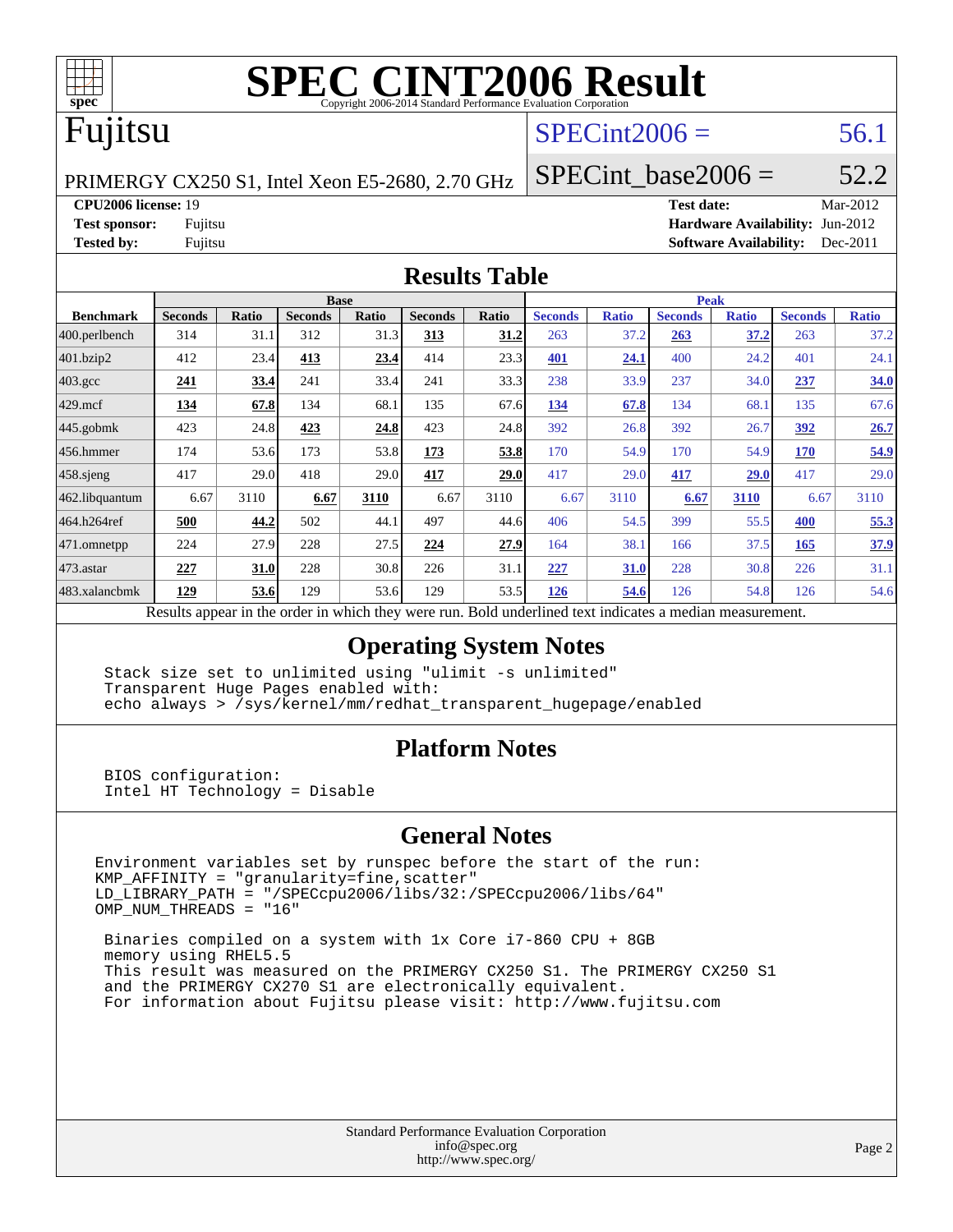

# Fujitsu

### $SPECint2006 = 56.1$  $SPECint2006 = 56.1$

PRIMERGY CX250 S1, Intel Xeon E5-2680, 2.70 GHz

SPECint base2006 =  $52.2$ 

**[CPU2006 license:](http://www.spec.org/auto/cpu2006/Docs/result-fields.html#CPU2006license)** 19 **[Test date:](http://www.spec.org/auto/cpu2006/Docs/result-fields.html#Testdate)** Mar-2012 **[Test sponsor:](http://www.spec.org/auto/cpu2006/Docs/result-fields.html#Testsponsor)** Fujitsu **[Hardware Availability:](http://www.spec.org/auto/cpu2006/Docs/result-fields.html#HardwareAvailability)** Jun-2012 **[Tested by:](http://www.spec.org/auto/cpu2006/Docs/result-fields.html#Testedby)** Fujitsu **Fugital Example 2011 [Software Availability:](http://www.spec.org/auto/cpu2006/Docs/result-fields.html#SoftwareAvailability)** Dec-2011

## **[Base Compiler Invocation](http://www.spec.org/auto/cpu2006/Docs/result-fields.html#BaseCompilerInvocation)**

[C benchmarks](http://www.spec.org/auto/cpu2006/Docs/result-fields.html#Cbenchmarks):  $\text{icc}$   $-\text{m64}$ 

[C++ benchmarks:](http://www.spec.org/auto/cpu2006/Docs/result-fields.html#CXXbenchmarks) [icpc -m64](http://www.spec.org/cpu2006/results/res2012q3/cpu2006-20120605-22807.flags.html#user_CXXbase_intel_icpc_64bit_fc66a5337ce925472a5c54ad6a0de310)

### **[Base Portability Flags](http://www.spec.org/auto/cpu2006/Docs/result-fields.html#BasePortabilityFlags)**

 400.perlbench: [-DSPEC\\_CPU\\_LP64](http://www.spec.org/cpu2006/results/res2012q3/cpu2006-20120605-22807.flags.html#b400.perlbench_basePORTABILITY_DSPEC_CPU_LP64) [-DSPEC\\_CPU\\_LINUX\\_X64](http://www.spec.org/cpu2006/results/res2012q3/cpu2006-20120605-22807.flags.html#b400.perlbench_baseCPORTABILITY_DSPEC_CPU_LINUX_X64) 401.bzip2: [-DSPEC\\_CPU\\_LP64](http://www.spec.org/cpu2006/results/res2012q3/cpu2006-20120605-22807.flags.html#suite_basePORTABILITY401_bzip2_DSPEC_CPU_LP64) 403.gcc: [-DSPEC\\_CPU\\_LP64](http://www.spec.org/cpu2006/results/res2012q3/cpu2006-20120605-22807.flags.html#suite_basePORTABILITY403_gcc_DSPEC_CPU_LP64) 429.mcf: [-DSPEC\\_CPU\\_LP64](http://www.spec.org/cpu2006/results/res2012q3/cpu2006-20120605-22807.flags.html#suite_basePORTABILITY429_mcf_DSPEC_CPU_LP64) 445.gobmk: [-DSPEC\\_CPU\\_LP64](http://www.spec.org/cpu2006/results/res2012q3/cpu2006-20120605-22807.flags.html#suite_basePORTABILITY445_gobmk_DSPEC_CPU_LP64) 456.hmmer: [-DSPEC\\_CPU\\_LP64](http://www.spec.org/cpu2006/results/res2012q3/cpu2006-20120605-22807.flags.html#suite_basePORTABILITY456_hmmer_DSPEC_CPU_LP64) 458.sjeng: [-DSPEC\\_CPU\\_LP64](http://www.spec.org/cpu2006/results/res2012q3/cpu2006-20120605-22807.flags.html#suite_basePORTABILITY458_sjeng_DSPEC_CPU_LP64) 462.libquantum: [-DSPEC\\_CPU\\_LP64](http://www.spec.org/cpu2006/results/res2012q3/cpu2006-20120605-22807.flags.html#suite_basePORTABILITY462_libquantum_DSPEC_CPU_LP64) [-DSPEC\\_CPU\\_LINUX](http://www.spec.org/cpu2006/results/res2012q3/cpu2006-20120605-22807.flags.html#b462.libquantum_baseCPORTABILITY_DSPEC_CPU_LINUX) 464.h264ref: [-DSPEC\\_CPU\\_LP64](http://www.spec.org/cpu2006/results/res2012q3/cpu2006-20120605-22807.flags.html#suite_basePORTABILITY464_h264ref_DSPEC_CPU_LP64) 471.omnetpp: [-DSPEC\\_CPU\\_LP64](http://www.spec.org/cpu2006/results/res2012q3/cpu2006-20120605-22807.flags.html#suite_basePORTABILITY471_omnetpp_DSPEC_CPU_LP64) 473.astar: [-DSPEC\\_CPU\\_LP64](http://www.spec.org/cpu2006/results/res2012q3/cpu2006-20120605-22807.flags.html#suite_basePORTABILITY473_astar_DSPEC_CPU_LP64) 483.xalancbmk: [-DSPEC\\_CPU\\_LP64](http://www.spec.org/cpu2006/results/res2012q3/cpu2006-20120605-22807.flags.html#suite_basePORTABILITY483_xalancbmk_DSPEC_CPU_LP64) [-DSPEC\\_CPU\\_LINUX](http://www.spec.org/cpu2006/results/res2012q3/cpu2006-20120605-22807.flags.html#b483.xalancbmk_baseCXXPORTABILITY_DSPEC_CPU_LINUX)

## **[Base Optimization Flags](http://www.spec.org/auto/cpu2006/Docs/result-fields.html#BaseOptimizationFlags)**

[C benchmarks](http://www.spec.org/auto/cpu2006/Docs/result-fields.html#Cbenchmarks):

[-xSSE4.2](http://www.spec.org/cpu2006/results/res2012q3/cpu2006-20120605-22807.flags.html#user_CCbase_f-xSSE42_f91528193cf0b216347adb8b939d4107) [-ipo](http://www.spec.org/cpu2006/results/res2012q3/cpu2006-20120605-22807.flags.html#user_CCbase_f-ipo) [-O3](http://www.spec.org/cpu2006/results/res2012q3/cpu2006-20120605-22807.flags.html#user_CCbase_f-O3) [-no-prec-div](http://www.spec.org/cpu2006/results/res2012q3/cpu2006-20120605-22807.flags.html#user_CCbase_f-no-prec-div) [-parallel](http://www.spec.org/cpu2006/results/res2012q3/cpu2006-20120605-22807.flags.html#user_CCbase_f-parallel) [-opt-prefetch](http://www.spec.org/cpu2006/results/res2012q3/cpu2006-20120605-22807.flags.html#user_CCbase_f-opt-prefetch) [-auto-p32](http://www.spec.org/cpu2006/results/res2012q3/cpu2006-20120605-22807.flags.html#user_CCbase_f-auto-p32)

[C++ benchmarks:](http://www.spec.org/auto/cpu2006/Docs/result-fields.html#CXXbenchmarks)

[-xSSE4.2](http://www.spec.org/cpu2006/results/res2012q3/cpu2006-20120605-22807.flags.html#user_CXXbase_f-xSSE42_f91528193cf0b216347adb8b939d4107) [-ipo](http://www.spec.org/cpu2006/results/res2012q3/cpu2006-20120605-22807.flags.html#user_CXXbase_f-ipo) [-O3](http://www.spec.org/cpu2006/results/res2012q3/cpu2006-20120605-22807.flags.html#user_CXXbase_f-O3) [-no-prec-div](http://www.spec.org/cpu2006/results/res2012q3/cpu2006-20120605-22807.flags.html#user_CXXbase_f-no-prec-div) [-opt-prefetch](http://www.spec.org/cpu2006/results/res2012q3/cpu2006-20120605-22807.flags.html#user_CXXbase_f-opt-prefetch) [-auto-p32](http://www.spec.org/cpu2006/results/res2012q3/cpu2006-20120605-22807.flags.html#user_CXXbase_f-auto-p32) [-Wl,-z,muldefs](http://www.spec.org/cpu2006/results/res2012q3/cpu2006-20120605-22807.flags.html#user_CXXbase_link_force_multiple1_74079c344b956b9658436fd1b6dd3a8a) [-L/smartheap -lsmartheap64](http://www.spec.org/cpu2006/results/res2012q3/cpu2006-20120605-22807.flags.html#user_CXXbase_SmartHeap64_5e654037dadeae1fe403ab4b4466e60b)

### **[Base Other Flags](http://www.spec.org/auto/cpu2006/Docs/result-fields.html#BaseOtherFlags)**

[C benchmarks](http://www.spec.org/auto/cpu2006/Docs/result-fields.html#Cbenchmarks):

403.gcc: [-Dalloca=\\_alloca](http://www.spec.org/cpu2006/results/res2012q3/cpu2006-20120605-22807.flags.html#b403.gcc_baseEXTRA_CFLAGS_Dalloca_be3056838c12de2578596ca5467af7f3)

## **[Peak Compiler Invocation](http://www.spec.org/auto/cpu2006/Docs/result-fields.html#PeakCompilerInvocation)**

[C benchmarks \(except as noted below\)](http://www.spec.org/auto/cpu2006/Docs/result-fields.html#Cbenchmarksexceptasnotedbelow):  $\text{icc}$  -m64

Continued on next page

Standard Performance Evaluation Corporation [info@spec.org](mailto:info@spec.org) <http://www.spec.org/>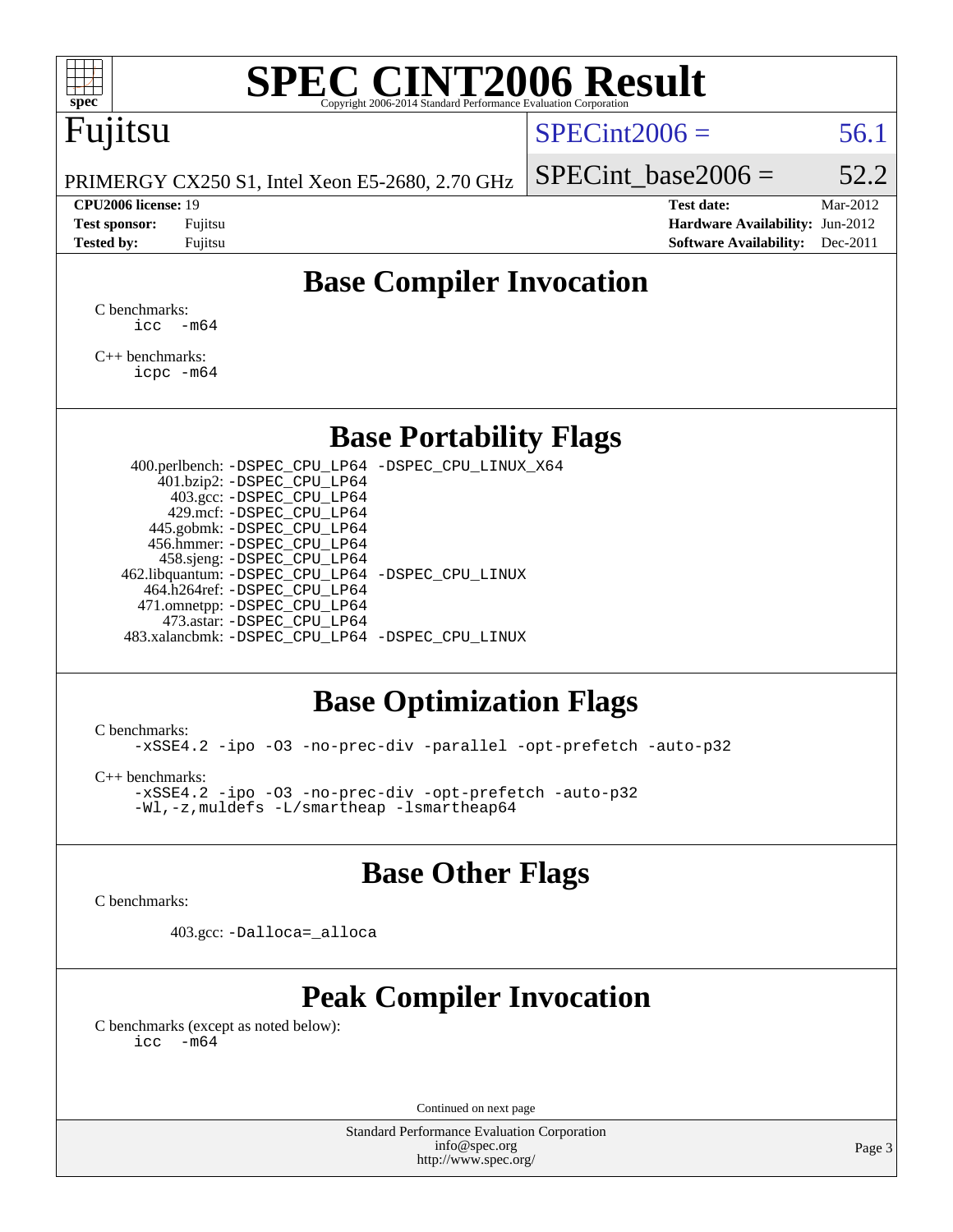

Fujitsu

 $SPECint2006 = 56.1$  $SPECint2006 = 56.1$ 

PRIMERGY CX250 S1, Intel Xeon E5-2680, 2.70 GHz

SPECint base2006 =  $52.2$ 

**[CPU2006 license:](http://www.spec.org/auto/cpu2006/Docs/result-fields.html#CPU2006license)** 19 **[Test date:](http://www.spec.org/auto/cpu2006/Docs/result-fields.html#Testdate)** Mar-2012 **[Test sponsor:](http://www.spec.org/auto/cpu2006/Docs/result-fields.html#Testsponsor)** Fujitsu **[Hardware Availability:](http://www.spec.org/auto/cpu2006/Docs/result-fields.html#HardwareAvailability)** Jun-2012 **[Tested by:](http://www.spec.org/auto/cpu2006/Docs/result-fields.html#Testedby)** Fujitsu **[Software Availability:](http://www.spec.org/auto/cpu2006/Docs/result-fields.html#SoftwareAvailability)** Dec-2011

# **[Peak Compiler Invocation \(Continued\)](http://www.spec.org/auto/cpu2006/Docs/result-fields.html#PeakCompilerInvocation)**

400.perlbench: [icc -m32](http://www.spec.org/cpu2006/results/res2012q3/cpu2006-20120605-22807.flags.html#user_peakCCLD400_perlbench_intel_icc_a6a621f8d50482236b970c6ac5f55f93)

445.gobmk: [icc -m32](http://www.spec.org/cpu2006/results/res2012q3/cpu2006-20120605-22807.flags.html#user_peakCCLD445_gobmk_intel_icc_a6a621f8d50482236b970c6ac5f55f93)

464.h264ref: [icc -m32](http://www.spec.org/cpu2006/results/res2012q3/cpu2006-20120605-22807.flags.html#user_peakCCLD464_h264ref_intel_icc_a6a621f8d50482236b970c6ac5f55f93)

[C++ benchmarks \(except as noted below\):](http://www.spec.org/auto/cpu2006/Docs/result-fields.html#CXXbenchmarksexceptasnotedbelow) [icpc -m32](http://www.spec.org/cpu2006/results/res2012q3/cpu2006-20120605-22807.flags.html#user_CXXpeak_intel_icpc_4e5a5ef1a53fd332b3c49e69c3330699)

473.astar: [icpc -m64](http://www.spec.org/cpu2006/results/res2012q3/cpu2006-20120605-22807.flags.html#user_peakCXXLD473_astar_intel_icpc_64bit_fc66a5337ce925472a5c54ad6a0de310)

### **[Peak Portability Flags](http://www.spec.org/auto/cpu2006/Docs/result-fields.html#PeakPortabilityFlags)**

```
 400.perlbench: -DSPEC_CPU_LINUX_IA32
    401.bzip2: -DSPEC_CPU_LP64
      403.gcc: -DSPEC_CPU_LP64
     429.mcf: -DSPEC_CPU_LP64
   456.hmmer: -DSPEC_CPU_LP64
    458.sjeng: -DSPEC_CPU_LP64
462.libquantum: -DSPEC_CPU_LP64 -DSPEC_CPU_LINUX
     473.astar: -DSPEC_CPU_LP64
483.xalancbmk: -DSPEC_CPU_LINUX
```
# **[Peak Optimization Flags](http://www.spec.org/auto/cpu2006/Docs/result-fields.html#PeakOptimizationFlags)**

[C benchmarks](http://www.spec.org/auto/cpu2006/Docs/result-fields.html#Cbenchmarks):

```
 400.perlbench: -xSSE4.2(pass 2) -prof-gen(pass 1) -ipo(pass 2)
           -O3(pass 2) -no-prec-div(pass 2) -prof-use(pass 2)
          -opt-prefetch -ansi-alias
   401.bzip2: -xSSE4.2(pass 2) -prof-gen(pass 1) -ipo(pass 2)
           -O3(pass 2) -no-prec-div -prof-use(pass 2) -auto-ilp32
           -opt-prefetch -ansi-alias
    403.gcc: -xSSE4.2 -ipo -O3 -no-prec-div -inline-calloc
           -opt-malloc-options=3 -auto-ilp32
   429.mcf: basepeak = yes
  445.gobmk: -xSSE4.2(pass 2) -prof-gen(pass 1) -prof-use(pass 2)
           -ansi-alias
  456.hmmer: -xSSE4.2 -ipo -O3 -no-prec-div -unroll2 -auto-ilp32
           -ansi-alias
```
Continued on next page

```
Standard Performance Evaluation Corporation
             info@spec.org
          http://www.spec.org/
```